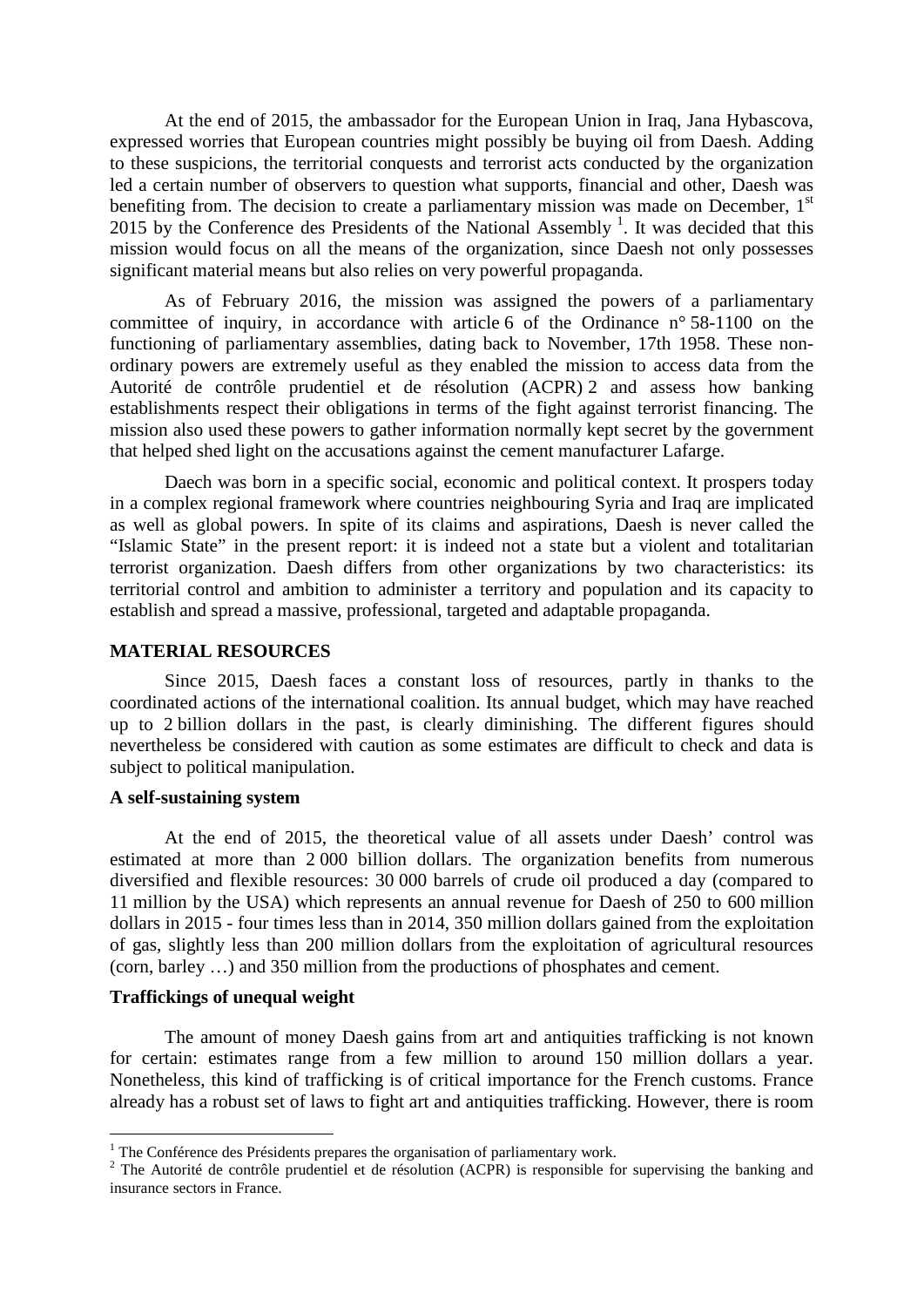for improvement as numerous borders around the world are still porous, in spite of the asserted official resolve of the different authorities to prevent such trafficking. International cooperation could also be strengthened to this end.

It is unfortunately proven that Daesh resorts to human trafficking along with barbaric and inhumane practices. This traffic represents only a small portion of Daesh' total revenue.

Lastly, no evidence supports the allegations of drug trafficking. In any case, such traffics cannot constitute a regular and significant source of revenue.

## **A pseudo "fiscal system"**

Daesh claims also to have established "taxes" in their controlled territory which are in fact mere extractions from the population. These have amounted to 460 million dollars in 2014, reached between 800 and 800 million dollars in 2015 and probably have increased even higher in 2016. To this effect, they are the only growing resource of the organization, illustrated by the fact that corporal punishments are being replaced by financial penalties and new taxes, such as on water and electricity, have been implemented at the beginning of 2016. In other words, facing diminishing resources, Daesh uses the population living in the territory it controls as an adjustment variable.

#### **Limited foreign financing**

There have been many fantasies regarding foreign financing in comparison to what it really represents: about 5 million dollars per year. We need, however, to remain cautious regarding these flows of money. First, even if Daesh does not rely much on this method, other terrorist groups such as Jabhat al-Nosra, the Syrian branch of Al-Qaida, depend much more on foreign donors. As more and more money is collected in this way, and especially through social networks, the less credibility the states of the coalition have in their fight against terrorism financing. Lastly, it is possible that these flows will continue developing, especially if the organization goes deeper underground.

France has taken some initiatives regarding money flows financing terrorism. To reduce the anonymity of the different means of payment, a cap for payments in cash or with prepaid cards was introduced. However, these measures will only be fully efficient when, and if, adopted by a majority of countries. Likewise, it is necessary to set up more serious controls regarding the use of significant sums of money entering the European Union. The only obligation that exists today is that of reporting, when entering the EU, sums above 10 000 euros.

#### **Military means**

Daesh has under its control operational means that are comparable to those of a motorised infantry unit. The terrorist organization obtained most of its equipment from Iraqi and Syrian arsenals and the rest through complementary circuits of provisioning. The weaponry used is mostly individual (around 60 000 assault rifles, pick-ups, etc.) while counter-improvised explosive devices and chemical weapons have also been used. The international community should take the responsibility to set up stronger controls of the trafficking of precursors, materials and equipment used to produce these weapons.

Since May 2016, Daech has suffered major military setbacks, as shown in the liberation of Fallujah on June 23rd. However, Daesh is still very much present in Raqqa and Mosul, two cities with a Sunni majority that fear more than anything the return and subsequent exactions of Shiite militias linked to Iraqi forces. The cities liberated are often mined and booby-trapped by Daesh, preventing civilians from returning immediately after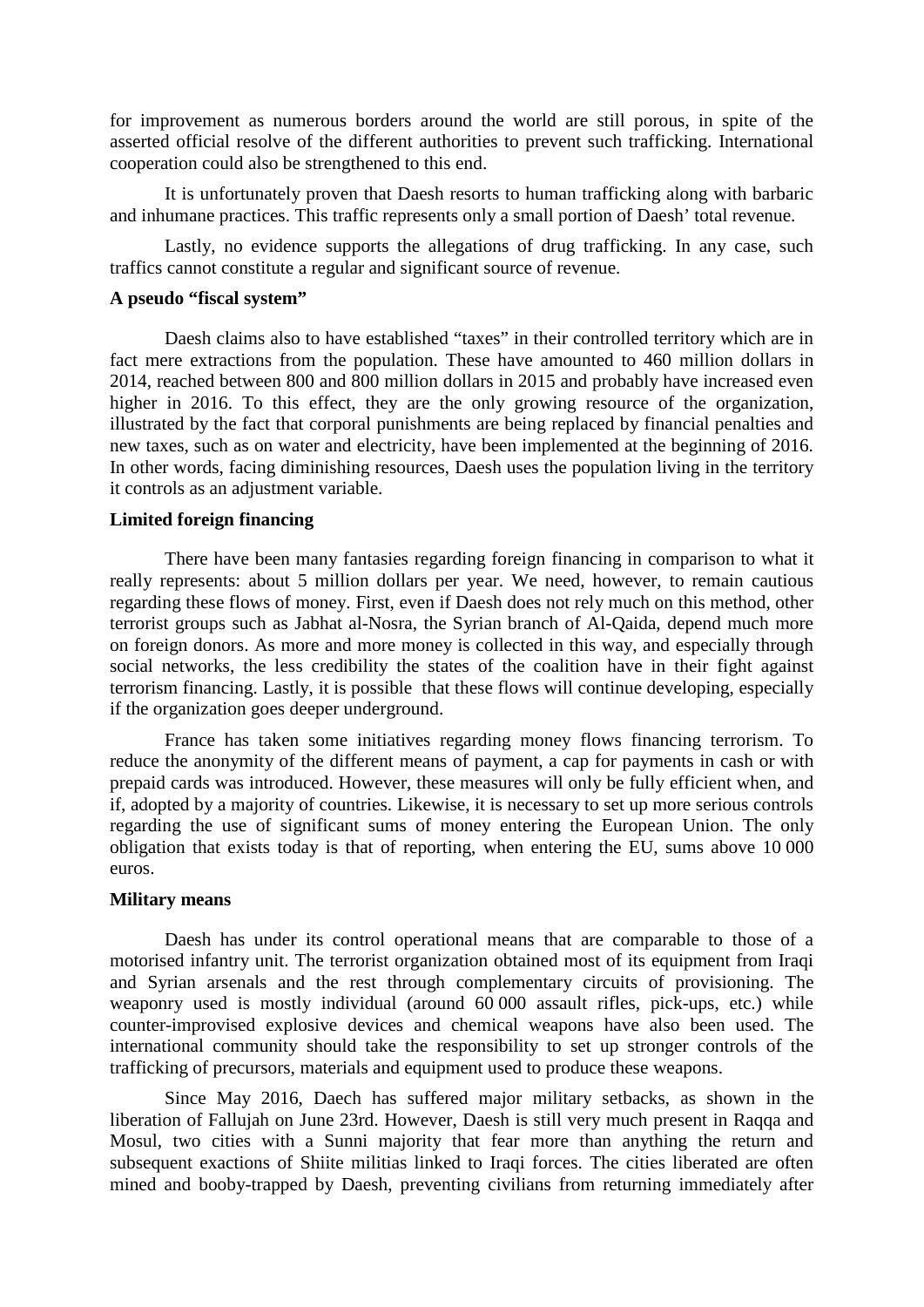liberation. Lastly, by recently shooting down a Russian helicopter near Palmyra, Daesh has proved capable of operating in territories that are no longer under its direct control.

It is probable that the fight against Daesh will not only continue in an asymmetric way, but will also be extended to other areas (Libya, Yemen, Turkey…). This calls for high vigilance.

# **The fighters**

If Daesh' army has in the past been made of up to 35 000 fighters, this number has been reduced to approximately 12 000 fighters today.

The various intelligence services of the international coalition have identified around 600 French nationals on the ground in the territories controlled by Daesh, among which are around 200 women. The return of foreign fighters and their families to their countries of origin – France but also North-African countries such as Tunisia - must be well anticipated. The future of children having undergone indoctrination and military training in Syria should also be addressed.

## **IMMATERIAL RESOURCES**

The Mission has taken into account Daesh' ideology and propaganda as part of the means used by the organization.

# **A totalitarian ideology**

Daesh is the latest known emanation of a loose Jihadist conglomeration whose doctrine, shaped during the Cold War, is of a totalitarian nature. Daesh uses religious references to its own benefit and puts codes and symbols at the service of primarily political ends, that is to say the creation of a transnational caliphate and the destruction of impious people and regimes.

In Daesh' eschatological vision of the world, that is, of the world close to the "end of times", there is no room for alterity with individuals sacrificing themselves for the cause and resorting to any kind of violence. This leads to a simple and binary way of viewing the world and to a process of dehumanization, both characterizing sectarian and totalitarian logics.

## **A targeted propaganda**

Daesh' propaganda is well organized: seven media branches are specialized in producing and spreading visual, written and audio contents. Its propaganda is also very professional as Daesh' productions are sophisticated and carefully thought out. The terrorist organization masters the use of social networks and social codes that appeal to adolescents and young adults.

Daesh knows how to adapt both the form and the content of its speech to the targeted audience: messages are differentiated according to the age, sex and geographical area. DaeshTheir publications are also now translated into eleven languages.

Internet service providers, hosts of online applications as well as social networks do not seem to have realized the level of threat posed by Daesh. It is imperative that they acquire the effective tools to combat this threat and set up efficient teams to fight against the proliferation of extremist content on the internet. It is not acceptable for them to maintain a passive attitude that consists in only removing content when reported by internet users or by the authorities. More fundamentally, many social media and online research tools predict or push on internet users similar content to what he or she is searching for on the internet. The